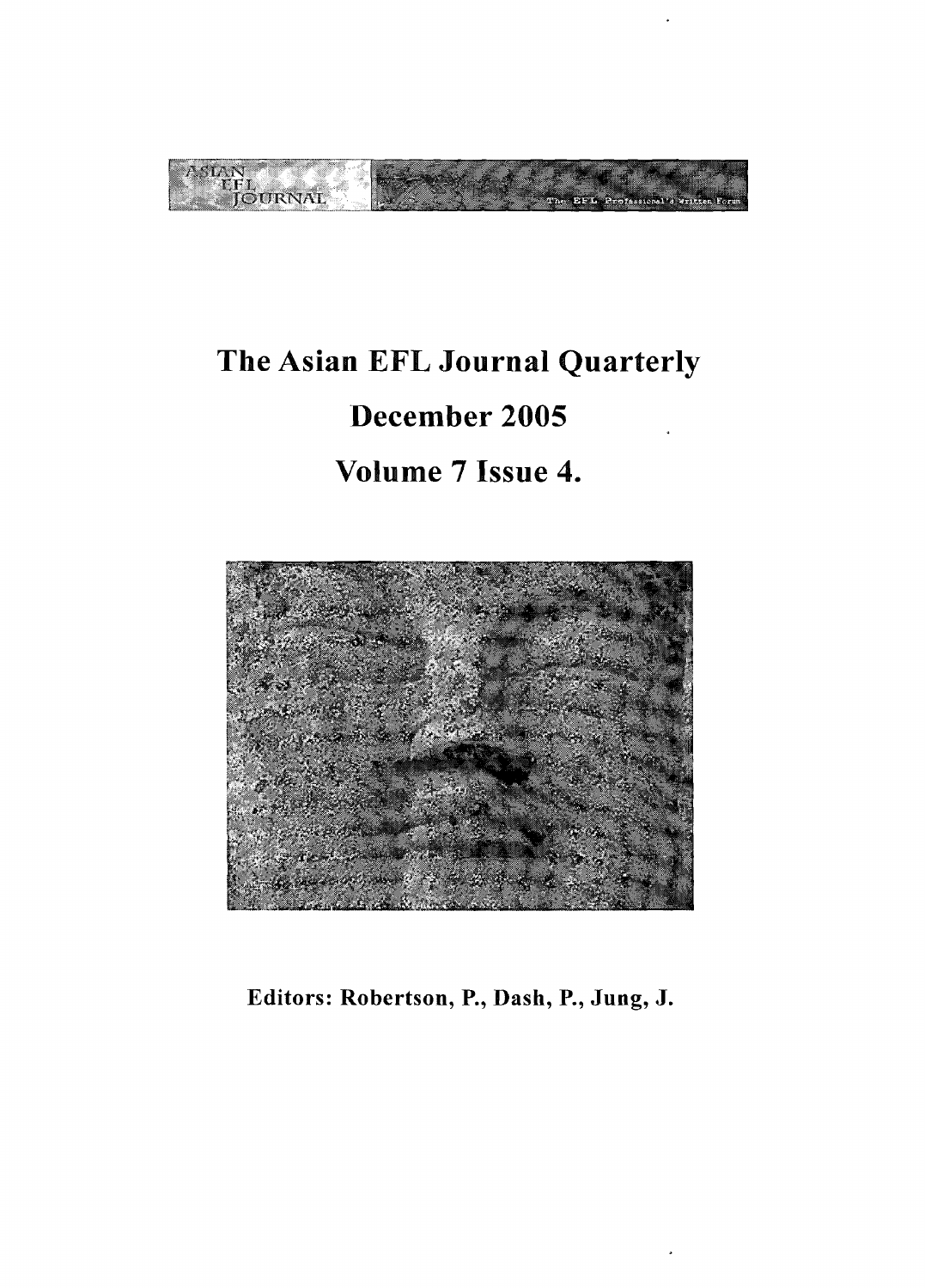

Published by the Asian EFL Journal Press

Asian EFL Journal Press A Division ofTime Taylor International Ltd Trustnet Chambers P.O. Box 3444 Road Town, Tortola British Virgin Islands

http://www.asian-efl-journaJ.com

© Asian EFL Journal Press 2005

This book is in copyright. Subject to statutory exception no reproduction of any part may take place without the written permission of the Asian EFL Journal Press.

## No **unauthorized photocopying**

All rights reserved. No part of this book may be reproduced, stored in a retrieval system or transmitted in any form or by any means, electronic, mechanical, photocopying or otherwise, without the prior written permission of the Asian EFL Journal. editor@asian-efl-journal.com

Eds: Robertson, P., Dash, P., Jung, J.

ISSN.1738-1460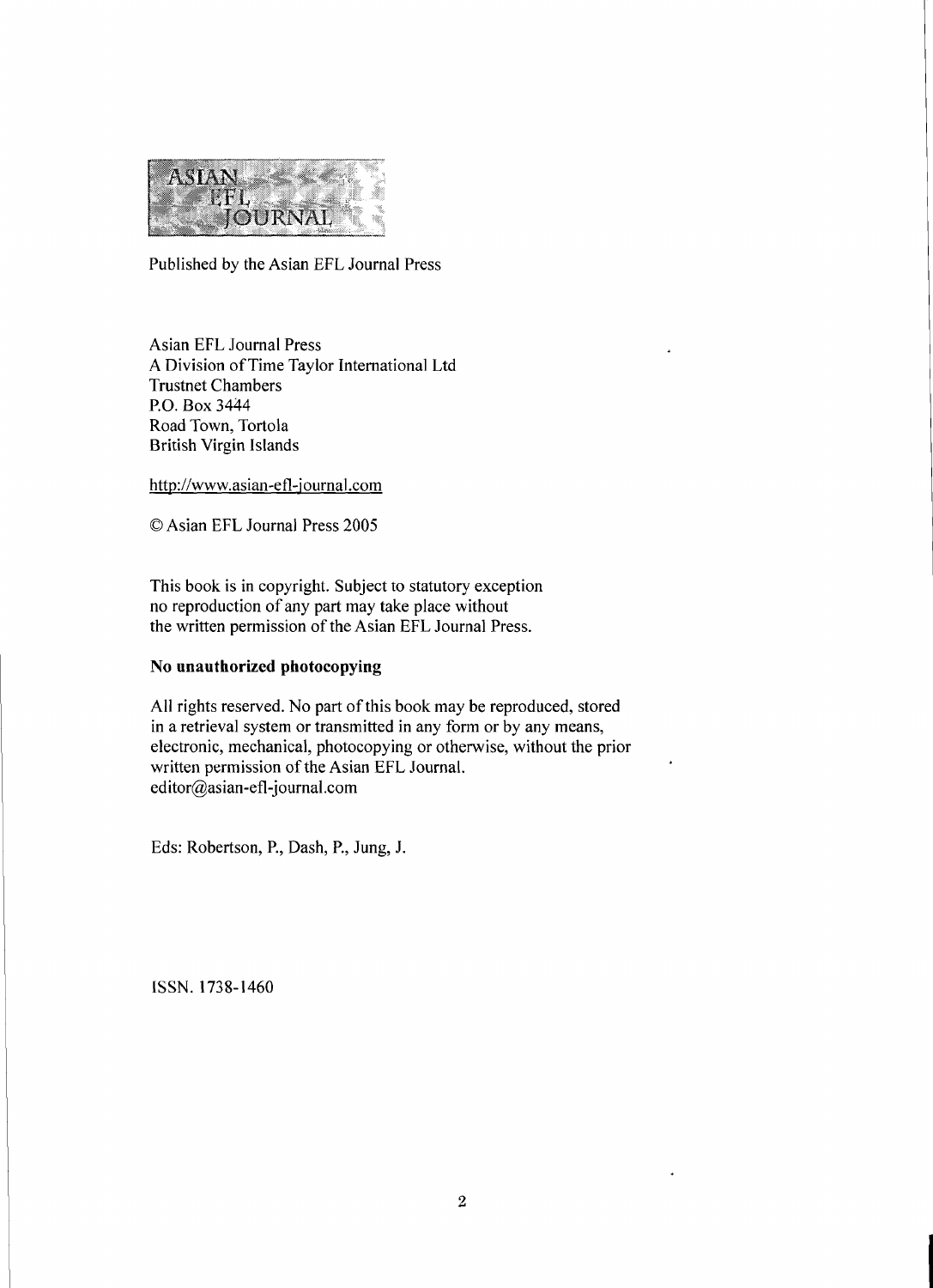# Table of Contents:

 $\sim$   $\sim$ 

|    | <b>Foreword by Roger Nunn </b>                                  | 4-6       |
|----|-----------------------------------------------------------------|-----------|
| l. |                                                                 | $7 - 32$  |
|    | -The Impact of Curriculum Innovation on                         |           |
|    | the Cultures of Teaching                                        |           |
| 2. |                                                                 | 33-49     |
|    | -A Proposed Model for EFL Teacher Involvement in                |           |
|    | <b>On-going Curriculum Development</b>                          |           |
| 3. |                                                                 | $50 - 73$ |
|    | -Teacher Study Groups as a Vehicle to Strengthen EFL            |           |
|    | Teachers' Professional Identity and Voice                       |           |
| 4. |                                                                 | 74-84     |
|    | -Teacher Development in EFL: What is to be Learned Beyond       |           |
|    | Methodology in Asian Contexts?                                  |           |
| 5. | Mervyn Wighting, Deanna Nisbet and Evie Tindall                 | 85-108    |
|    | -Exploring a Summer English Language Camp Experience            |           |
|    | in China: A Descriptive Case Study                              |           |
| 6. |                                                                 | 109-110   |
|    | -An Analysis of Chinese $EFL $ Learners' Beliefs about the Role |           |
|    | of Rote Learning in Vocabulary Learning Strategies              |           |
| 7. |                                                                 | 111-130   |
|    | -Revisiting the Concentric Circles:                             |           |
|    | Conceptual and Sociolinguistic Considerations                   |           |
| 8. | Evelyn Doman                                                    | 131-143   |
|    | -Current Debates in SLA                                         |           |
| 9. | Ann Dashwood                                                    | 144-165   |
|    | -Alternatives to Questioning: Teacher Role                      |           |
|    | in Classroom Discussion                                         |           |
|    | 10. Reima Sado Al-Jarf                                          | 166-190   |
|    | -The Effects of Online Grammar Instruction on Low               |           |
|    | Proficiency EFL College Students' Achievement                   |           |
|    | 11. Pedro Luchini                                               | 191-202   |
|    | -Task-Based Pronunciation Teaching:                             |           |
|    | A State-of-the-art Perspective                                  |           |
|    |                                                                 | 203-212   |
|    | -What can EFL Teachers Learn from Immersion                     |           |
|    | Language Teaching?                                              |           |
|    | 13. Huw Jarvis                                                  | 213-227   |
|    | -Technology and Change in English Language Teaching (ELT)       |           |

 $\ddot{\phantom{0}}$ 

 $\bar{\star}$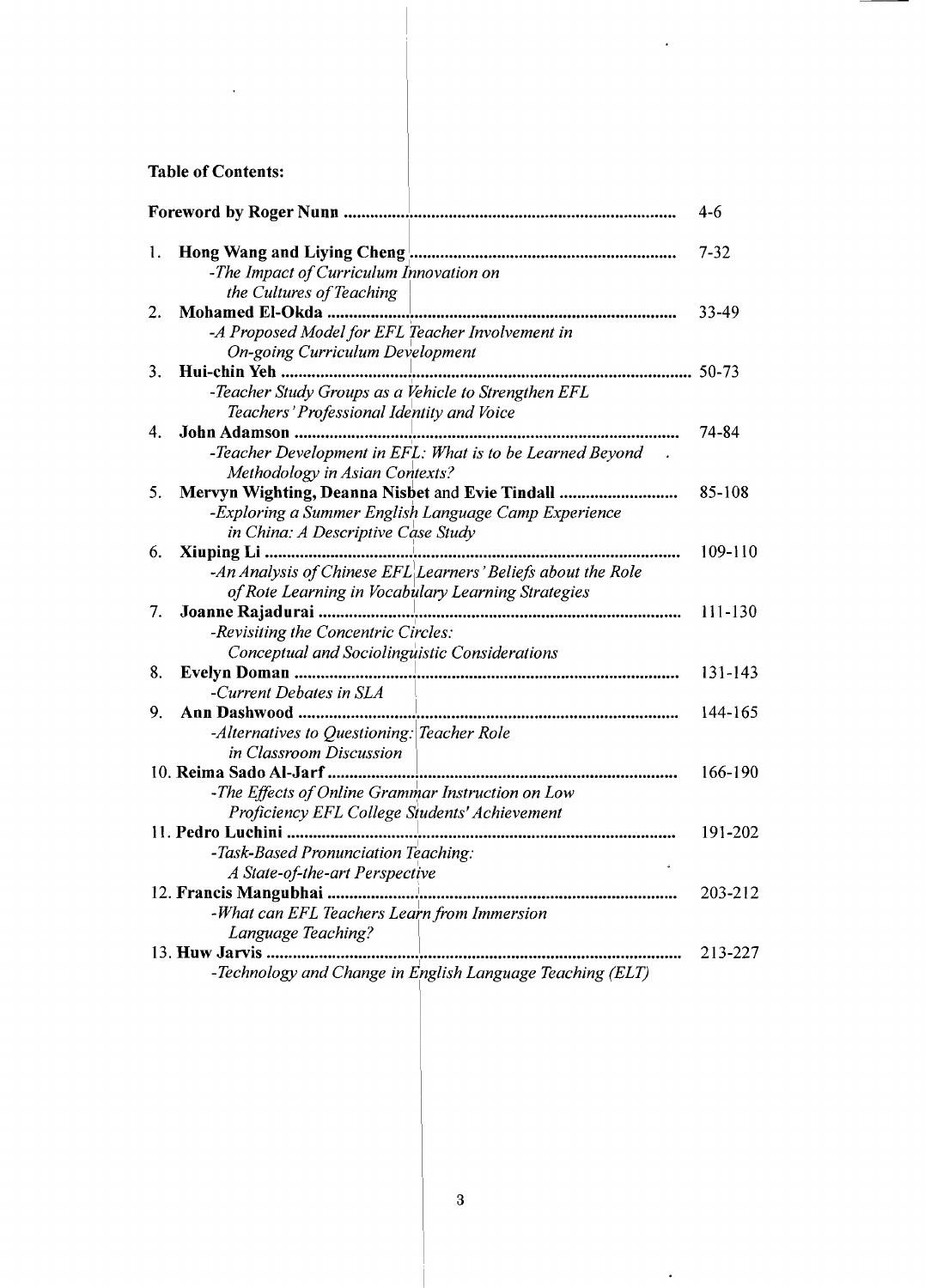## What can EFL Teachers Learn from Immersion Language Teaching?

# Francis Mangubhai University of Southern Queensland

Keywords: immersion teaching, input, language teaching, communicative language teaching

## Abstract

Immersion language teaching has developed techniques that enable teachers to make their subject matter, through a second language, more comprehensible. It is argued in this article that EFL teachers can also use techniques used by immersion language teachers in their classrooms. In doing so, teachers will increase the amount of input in the SL provided to their students, make their classroom rich with comprehensible input and thus potentially achieve a better language outcome. The techniques that are briefly discussed and examples provided are: Questioning downward, rephrasing, recasts, modelling or demonstrating, and the use of visuals and realia.

#### Introduction

One of the most effective ways of learning a second language is, what is now known as, immersion language teaching. The programs that have used such techniques have been called immersion (Swain & Johnson, 1996), content-based instruction (Snow, 1998), two-way bilingual education program (Cazabon, Lambert, & Hall, 1993) (the last program being different from the other two because the languages used for instruction are  $L1$  for some of the students in class). In each of these types of bilingual programs there has been an emphasis on meaning, and more particularly on conveying content matter to the students. Teachers of such classes therefore have to learn how to make their language comprehensible to their students so that through an understanding of this language (second language, in most cases) students can develop an understanding of the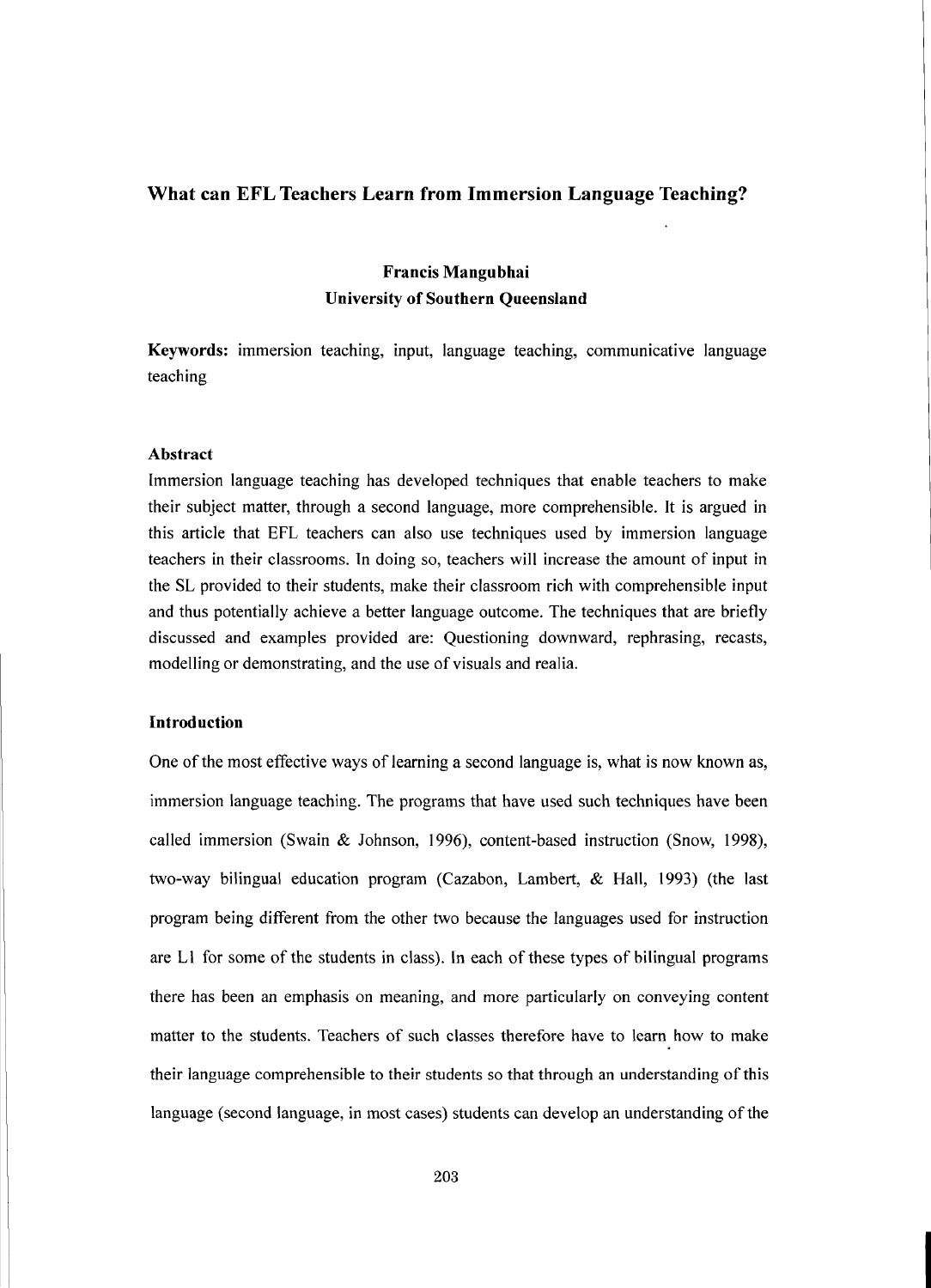content that is being taught. Teachers skilled in teaching immersion classes (immersion will be used as a short-hand for all types of programs where content is taught through a second language) show a number of common techniques, all designed to help students understand meaning.

Teachers ofEFL might wonder how immersion language teaching techniques can be relevant to their context in which they are not focused on teaching content. EFL teachers are, nevertheless, increasingly using more communicative approaches to second language teaching. One of the primary characteristics of this approach is a focus on meaning, or as (Ellis, 2005, p. 217) recently put it, that instruction is 'predominantly [focused] on meaning'. One of the reasons for the limited amount of second language learning that occurs in a foreign language context is that there is such a limited amount of second language input provided or available to students. Where the teacher speaks the first language of the students there is a great temptation to do' much of the explanation in the first language so that during a class of 40 minutes, the second language is heard or read only a small fraction of the total class time. In other words, input provided to learners is frequently quite limited and if we are agreed that input is vital for language development (Ellis, 2005; Krashen, 1994; Lighbown, 2000; VanPatten, 2003), then improved outcomes in our foreign language classrooms are more likely to occur if the amount of input in the second language in class is increased substantively.

The argument in this brief paper is that EFL teachers can increase the second language input in their classes by adopting some of the immersion language teaching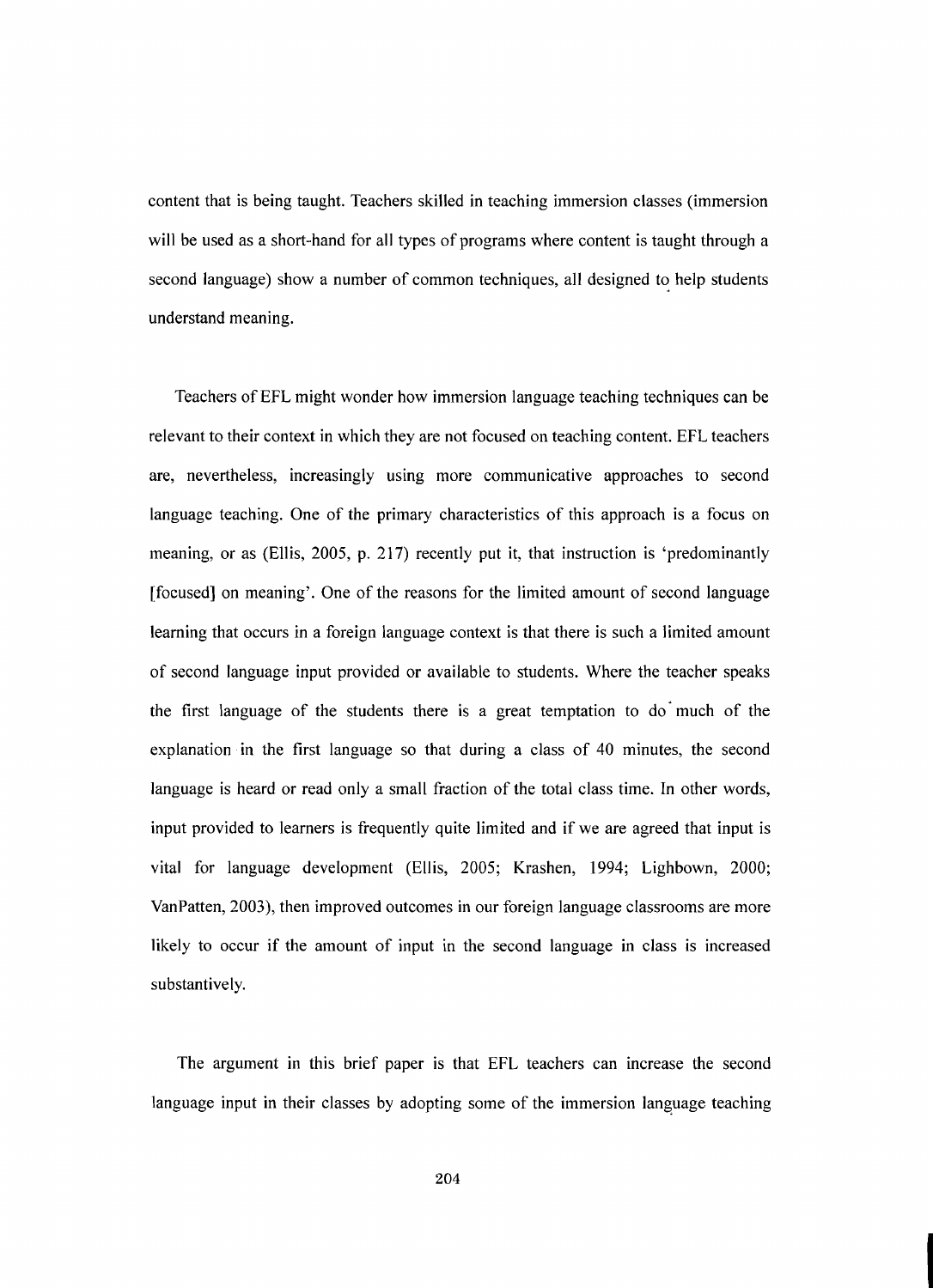techniques: questioning downward, rephrasing, recast, modelling or demonstrating, and the use of visuals and realia. All these techniques result in a greater focus on meaning and understanding the second language without recourse to translation.

## **1. Questioning downwards**

This is a technique that can be best used with both reading and listening comprehension. It is a way of helping students to reach the textual meanings through establishing what students might already know about the topic. The idea of 'downwards' is a metaphor of trying to establish what the students know and then building their comprehension of the text from that starting point. In educational terms, it is constructivism at its operational level (Larochelle, Bednarz, & Garrison, 1998), as teachers build students' knowledge of a text from what knowledge they already possess about the subject matter of the text. For example, in a short piece of reading text on seasoning food, it is suggested that novices wanting to use spices and herbs in cooking their food should underseason the food. The following dialogue shows how downward questioning might occur.

- T: *What advice does the writer give a cook who is not used to cooking with herbs and spice?* [No response from the students.]
- T: If*someone was not experienced at cooking using ginger what advice would you give him/her about using this spice?* [If there is still no response from the students or still show signs of not understanding, then an even easier form of questioning might be required – that is, down-shift further.
- T: If*you were cooking and you did not how much spice to put into the food, what would be a good strategy for you to follow: put only a little bit ofthe spice into the food, or put quite a bit into the food?* [At this stage, one presumes there will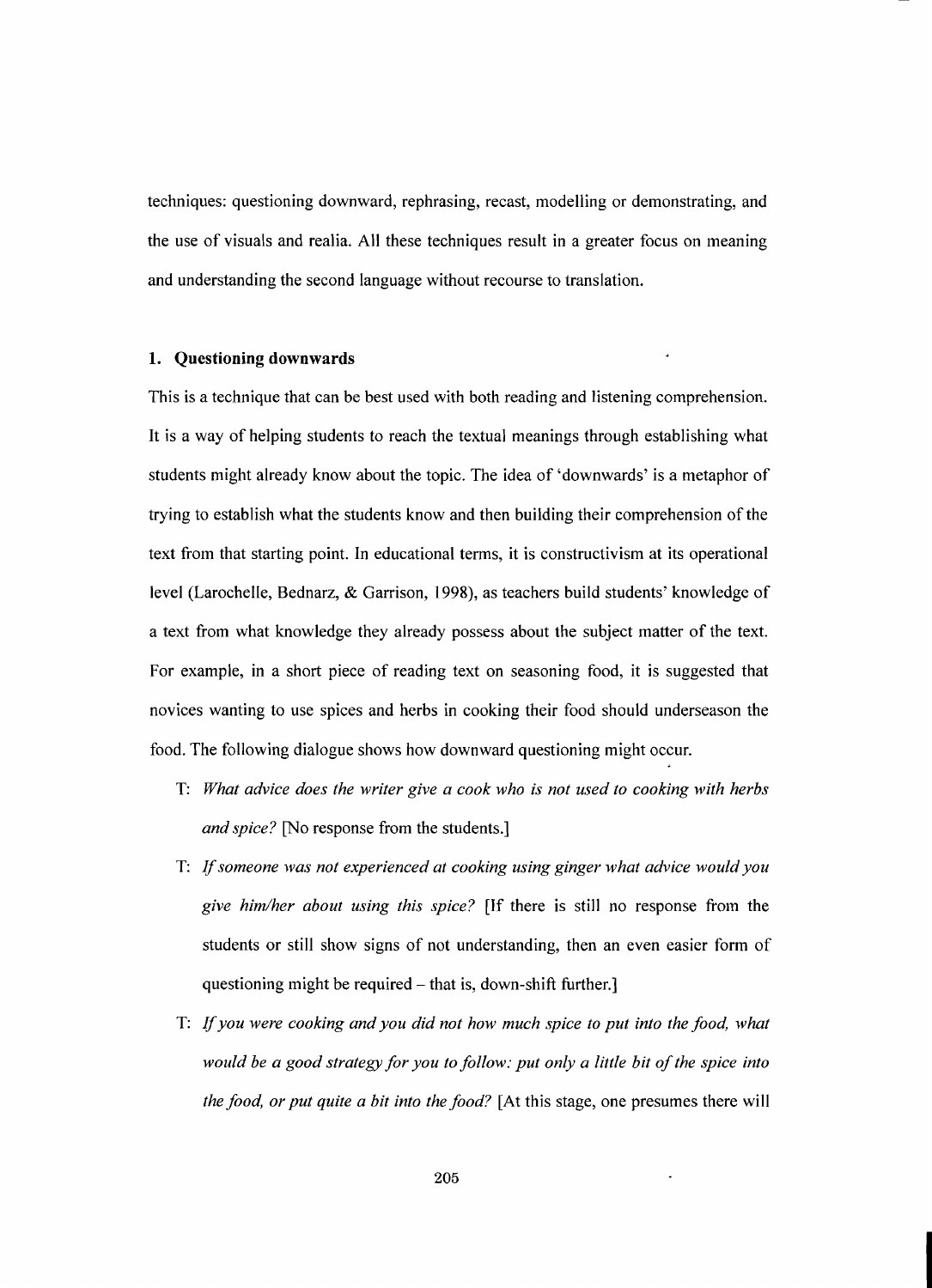be an answer, and the teacher can begin to question 'upward' now, if necessary tracing the questions previously asked, but in reverse order.]

The point about such questioning is that it is carried out in the second language, that the focus for students is meaning, and that an implicit message is conveyed to students that they often know more than they think they do and they need to use their background knowledge to help them to understand texts.

#### **2. Rephrasing**

This technique can be thought of as a paralleling the questioning downward technique. In the previous example, the focus has been on conceptual understanding without focusing on whether vocabulary items or particular structures might be the cause of lack of understanding. (Note the last sentence suggests that the perspective is the teachers', that is, it is the teachers who decide that it might be a word, a phrase or a particular structure that might have presented a problem to their students, reflecting teachers' thinking at any particular moment of the lesson.) Rephrasing therefore requires active thought on the part of the teachers as they evaluate the classroom situation and make decisions about whether they should focus on linguistics items or on content in order to further students' understanding of the topic of the lesson.

[The teacher has just written down on the blackboard:  $4^2 = 4$ 

- $X$  4 gap between the two equal signs.]
- *T: Can you tell me another name for it?* (Le. what goes in the gap) [No response]
- r" *Or another way you could say it?* [No response]
- r" If*you didn want to write* <sup>4</sup> *times* <sup>4</sup> *and you didn want to write* <sup>4</sup> *squared, how*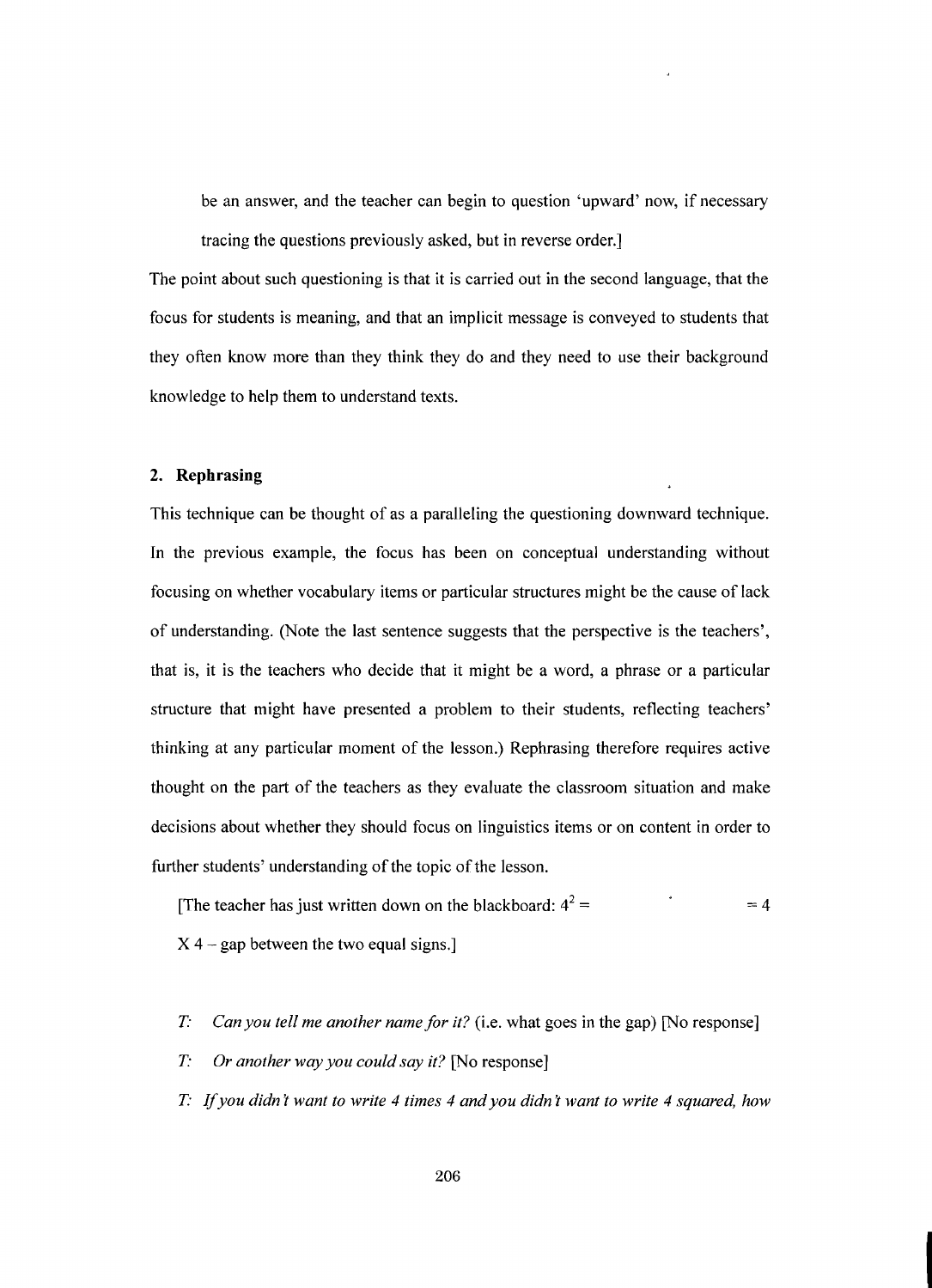*else could you write it?*

*S1:* 4 *times squared*

r· *No, not* 4 *times squared.* ... *But* if*you wanted to write it a shorter way ... what does* 4 *times* 4 *equal?*

*S2: 16*

r· 16 *right, so here I want you to write 16.*

[from Mangubhai, Ross and Albion, 1999)

#### 3. Recasts

While rephrasing is regarded as basically a teacher-driven behaviour, the genesis of recasts lie in the language behaviour of the students and is frequently the feedback in the oft-cited IRE or IRF triadic dialogues that occur in the classroom (that is, teacher Initiates, the student Responds, and the teacher provides some form of Feedback, or Follow-up) (see, for example, Lemke, 1990; Nassaji & Wells, 2000). Such feedback may focus on the correctness or otherwise of the utterance ('right', 'not quite' 'good try' etc) but it could also focus in two other ways, which can lead to some learning: one where teachers modify the students' utterance, and secondly, where teachers repeat the learner's utterance and implicitly correct any errors made by the learners, in ways that are similar to those found in the language data of interactions between parents and their young children. Both instances can be regarded as recasts, though they perform a slightly different function. In the first case, teachers recast a learner's utterance keeping meaning intact but giving it under a slightly different form, as in these two examples:

- S: *It is better to put in only a little ginger.*
- *T: Yes, it is better to underseason the food.*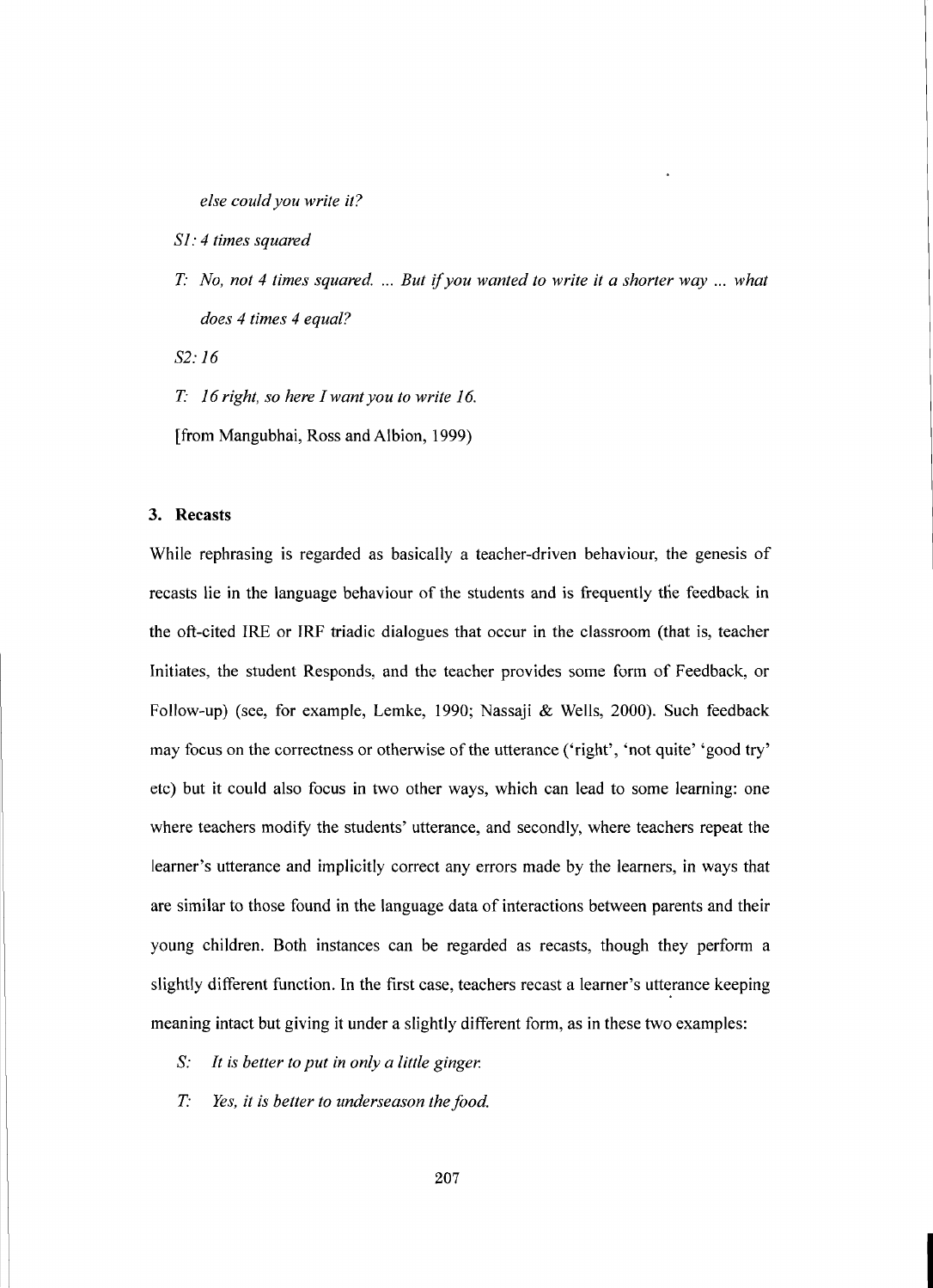S: *She had some problems she ah overcome* - *by her positive selfmotivation*

*T: She was a very motivated person* [Example provided by colleague Ann Dashwood]

The second case is found frequently in language teaching classrooms (Lyster  $\&$  Ranta, ]997) and represents those cases where teachers provide a correct version of the utterance. This may be done as in the example below:

S: *The boys goes to town.*

## *T: Yes, the boys go to town.*

Such recasts may be carried out in class with or without any intonational emphasis on the correct form. Research data suggests that those done with some emphasis, particularly on the incorrect item slot, may be more salient for learners, thus increasing the potential for change in the learner's interlanguage than might be the case in those situations where there are no such overt signals (Nicholas, Lightbown, & Spada, 200]). In the latter case, it is quite likely that they are interpreted by students as confirmation of the content (Lyster, 1998) and the input is thus not available for language development.

The role of recasts in language acquisition is quite complex (for example, it is found more at lower levels whilst at upper levels of proficiency, corrections might be more explicit) and readers might like to look at Nicholas, Lightbown and Spada (200]) who summarise some of the research in both  $L1$  and  $L2$  acquisition as it relates to recasts and discuss some of the complexities surrounding their role in language learning.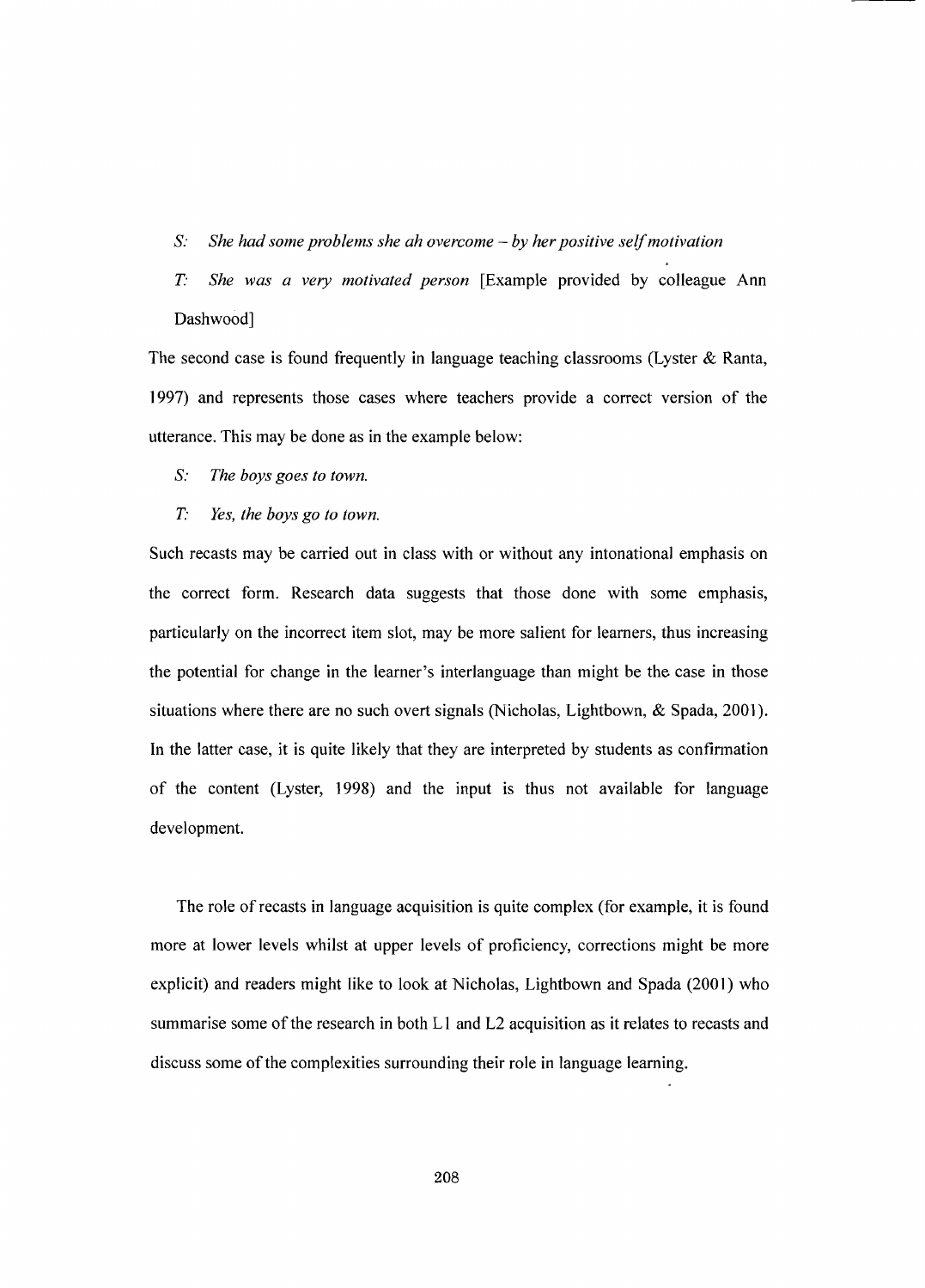#### 4. Modelling or demonstrating

Modelling and demonstration of meanings is more usually associated with vocabulary items where teachers may demonstrate, for example, what an oblong is by the use of their hands. Such visual cues help students to understand new words and store them both as linguistic items as well as a visual representations of them. An establishment of this practice in one's classroom also sends a message to students that the first recourse in case of incomprehension is not necessarily the dictionary. Here is an example from Mangubhai et aI., (1999) that shows how demonstrating brings forth an answer.

[The teacher is comparing two animals.]

*T: Can you tell me something else that is the same?* ... *Iva, can you tell me something else that is the same? [waits for an answer). What do you know? What did we learn last week? (as he asks the last question, he bends around points and touches his own spine).*

*Iva: Backbone*

#### 5. Use of audiovisuals or objects

Use of visuals in classroom is a powerful way to convey meanings to students. To try to convey the idea of*globalisation* a very good starting point can be a picture of *globe* (or better still a model of globe itself). The visual aid can lend itself equally well to teach the converse of globe, the *local.* At early stages of second language learning the use of visuals or objects can be effectively used through a teaching approach called Total Physical Response Method, where a teacher might be able to introduce a series of names of fruit, for example, in the second language through use of fruit, or colours through the use of coloured pens. The following example from Mangubhai et al., (1999)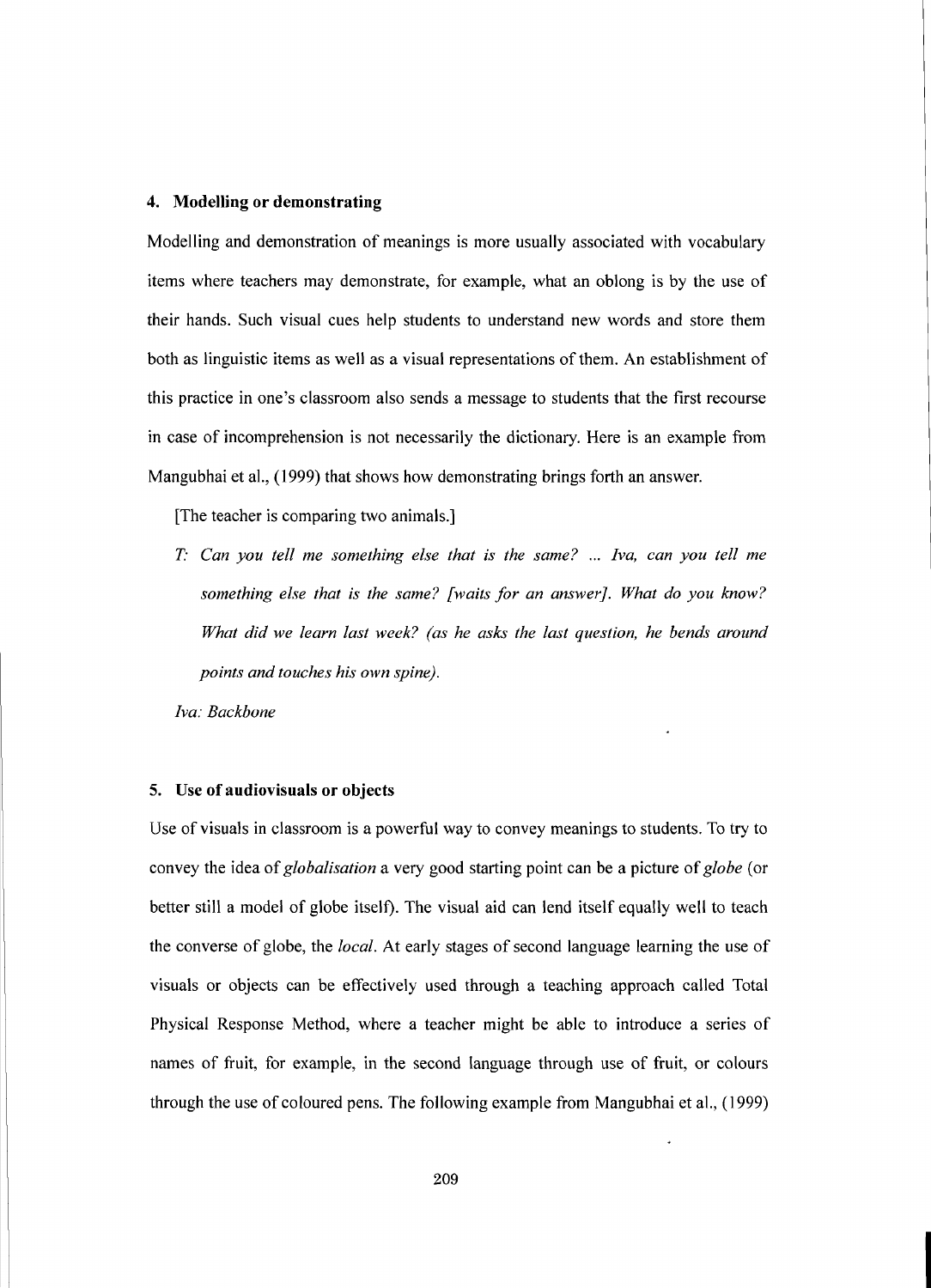shows the use of students' bodies as physical objects.

[The teacher has got students to take on the name of each of the planets in the Solar System. They then introduce themselves as "I am Saturn" and so forth.]

*T: Now this time <sup>I</sup> want you to re-organise yourself*-if*you know the answer from the biggest to the smallest.*

[She has the diameters of the planets on a chart, so students have to understand the figures and remember names of the planets (i.e. other students) and get into the right order.]

## **Conclusion**

To sum up, the techniques used by immersion language teachers are in essence good teaching techniques that can be employed in other contexts also. The critical mode of behaviour for the teachers is that they endeavour to use language in such a way as to facilitate students understand of it. In the process of doing so, teachers will have also increased the amount of input they provide in the second language to their students.

### References

Cazabon, M., Lambert, W. E., & Hall, G. (1993). *TIvo-way bilingual education: A progress report on the Amigos program.* Santa Cruz: National Center for Research on Cultural Diversity and Second Language Learning.

Ellis, R. (2005). Principles of instructed language learning. *System*, 33(2), 209-224.

Krashen, S. (1994). The input hypothesis and its rivals. In N. Ellis (Ed.), *Implicit and explicit learning of languages* (pp. 45-77). New York: Academic Press.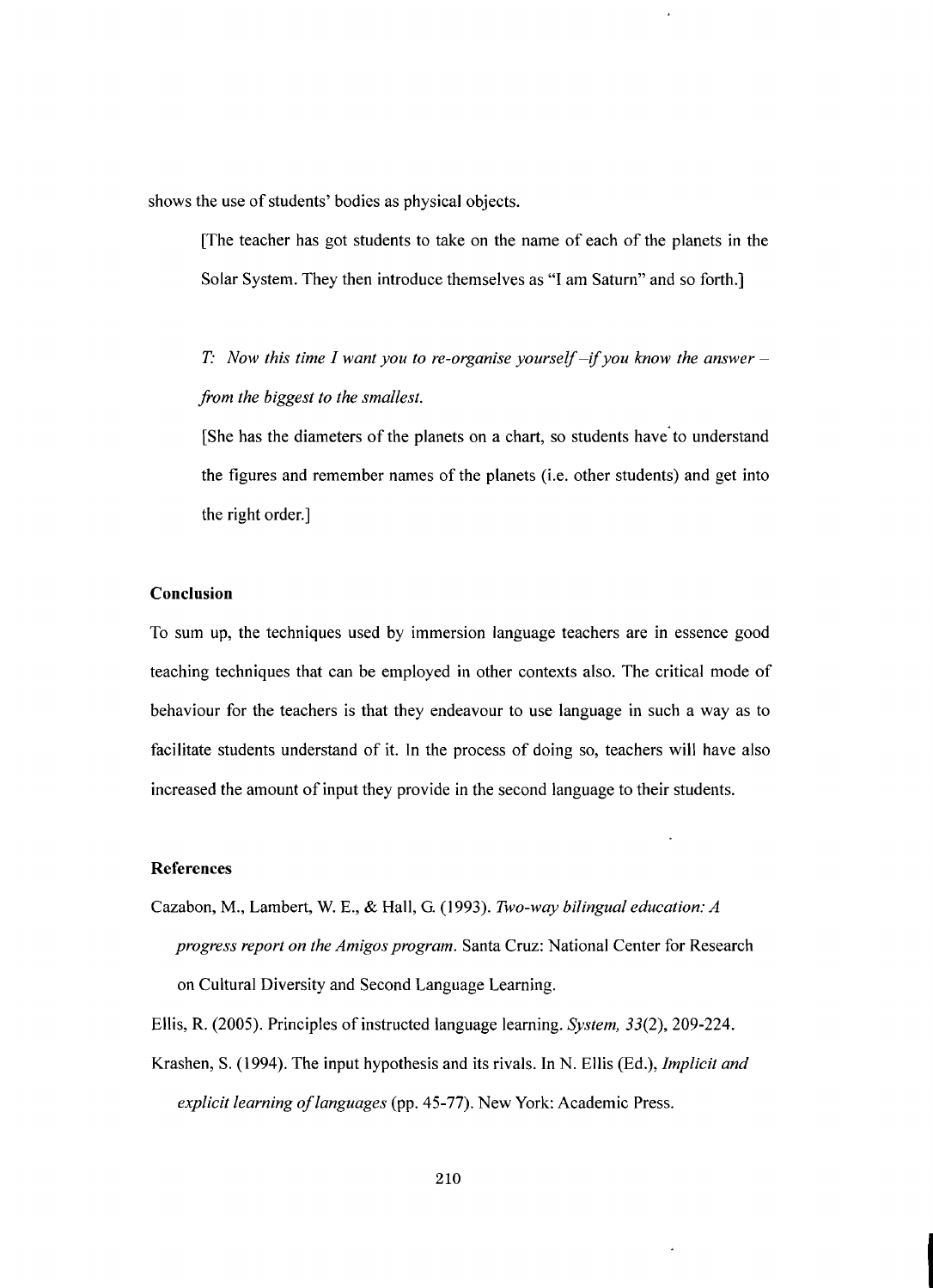- Larochelle, M., Bednarz, N., & Garrison, J. (Eds.). (1998). *Constructivism and education.* New York: Cambridge University Press.
- Lemke, J. L. (1990). *Talking science: Language, learning and values.* Norwood, N.J.: Ablex.
- Lighbown, P. M. (2000). Classroom SLA research and second language teaching. *Applied Linguistics,* 21(4),431-462.
- Lyster, R (1998). Recasts, repetition, and ambiguity in L2 classroom discourse. *Studies in Second Language Acquisition, 20(1), 51-81.*
- Lyster, R, & Ranta, L. (1997). Corrective feedback and learner uptake: Negotiation of form in communicative classrooms. *Studies in Second Language Acquisition,* 19(1), 37-66.
- Mangubhai, F., Ross, D., Albion, P. (1999). Teaching ESL students in Australia. CD Rom. Toowoomba: University of Southern Queensland.
- Nassaji, H., & Wells, G. (2000). What's the use of "Triadic Dialogue"?: An investigation of teacher-students interaction. *Applied Linguistics*, 21(3), 376-406.
- Nicholas, H., Lightbown, P. M., & Spada, N. (2001). Recasts as feedback to language learners. *Language Learning*, 51(4), 719-758.
- Snow, M. A. (1998). Trends and issues in content-based instruction. *Annual Review of Applied Linguistics,* 18,243-267.
- Swain, M., & Johnson, R. K. (1996). Discovering successful second language teaching strategies and practices: From programme evaluation to classroom experimentation and A response. *Journal ofMultilingual and Multicultural Development,* 17(2-4), 89-113.